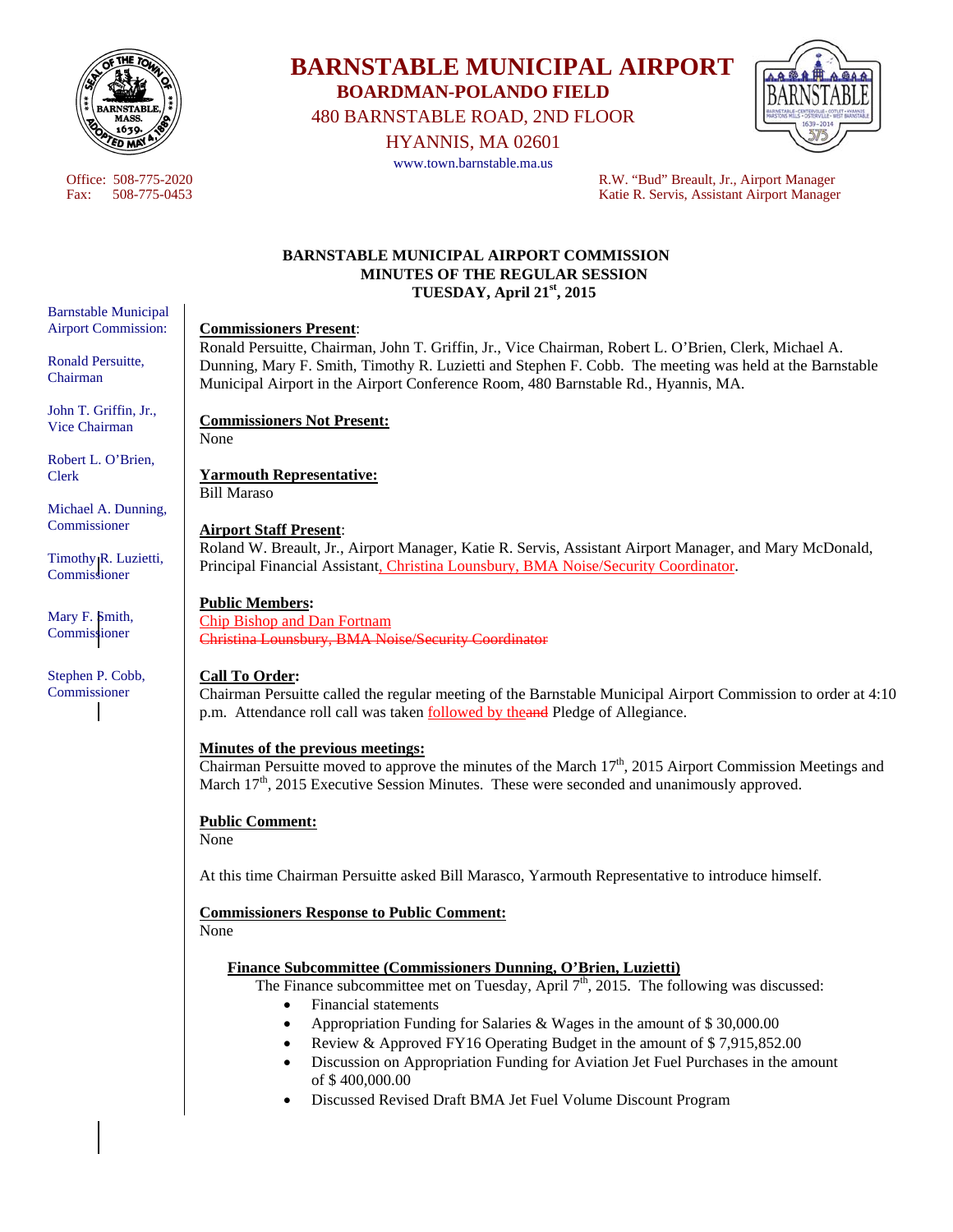- Approved DPW Water Supply Division MOU
- Discussed Town of Barnstable Airport Manager Contract

## **Infrastructure & Marketing Subcommittee (Commissioners Griffin, Smith, Cobb)**

The Infrastructure & Marketing subcommittee did not meet in March 2015.

#### **Old Business:**

**BMA0914-04 – Review Revised Draft BMA Jet Fuel Volume Discount Program** 

This agenda item was tabled

## **BMA0415-01 – Approval of the FY2016 Operating Budget in the amount of \$7,915,852.00**

**MOTION** to approve the FY2016 Operating Budget in the amount of \$7,915,852.00 for submission to the Town Council for approval. **SPONSOR:** Finance Subcommittee **(May be acted upon)** 

This agenda item was moved and read by Chairman, Persuitte and seconded. Chairman Persuitte commented the Operating Expense & Revenue worksheets prepared by Manager Breault were extremely helpful to the commissioners. This agenda item was unanimously approved by verbal vote.

#### **BMA0415-02 –Approval of the Appropriation Order 2015-128 for FY2015 additional Salaries and Wages in the amount of \$30,000**

**MOTION:** to approve the Appropriation Order 2015-128 for additional salaries and wages in the amount of \$30,000 for the purpose of funding overtime costs incurred and anticipated by the Barnstable Municipal Airport for the remainder of FY2015. **SPONSOR:** Finance Subcommittee **(May be acted upon)** 

This agenda item was moved and read by Chairman Persuitte and seconded. There was no further discussion.

This agendas item was unanimously approved by verbal vote.

### **BMA0415-03 –Approval of the Appropriation Order 2015-137 for FY2015 additional Aviation Jet Fuel Purchases in the amount of \$400,000**

**MOTION:** to approve the Appropriation Order 2015-137 for additional aviation jet fuel purchases at the Barnstable Municipal Airport for the remainder of FY2015. **SPONSOR:** Finance Subcommittee **(May be acted upon)** 

This agenda item was read by Chairman Persuitte and seconded. Manager Breault commented that this Appropriation has gone through the first reading by Town Council, and was previously approved by the Finance Subcommittee.

This agenda item was unanimously approved by verbal vote.

### **BMA0415-04 – Marketing Presentation by Dan Fortnam Regarding Air Carrier Presentation**

Chairman Persuitte introduced Dan Fortnam to present his Air Carrier Presentation. Mr. Fortnam prepared a power point presentation to reflect an overview of how a typical business meeting would be conducted. Some of his pitch points were as follows:

- HYA is an overlooked Market.
- Market would be year round, not seasonal.
- The routes that have has the strongest potential are potent ional is New York and Washington DC.
- Location of HYA is a regional solution. One airport to meet public need for an air carrier to desired destinations
- Market would target leisure and business.
- Noted HYA has many more people to service than Nantucket Airport.
- It took Nantucket Airport three years to reach the enplanements and deplanements we met in our first year with Jet Blue.
- HYA Terminal has the capacity to accommodate travelers.

Commissioner, Dunning asked Mr. Fortnam which points peaked the greatest interest with his clients. One point being the convenience and availability to meet passengers demands. He explained at present time passenger have to drive to Logan Airport and this is time consuming and far from hassle free.

Mr. Fortnam pointed out that the air carriers are servicing a small island and are missing a greater audience. Chairman Persuitte requested commissioners input. Bill Marasco, Yarmouth Representative, supported heavy traffic on and off the Cape. He also noted the decrease in overall enplanements and deplanements and contributed it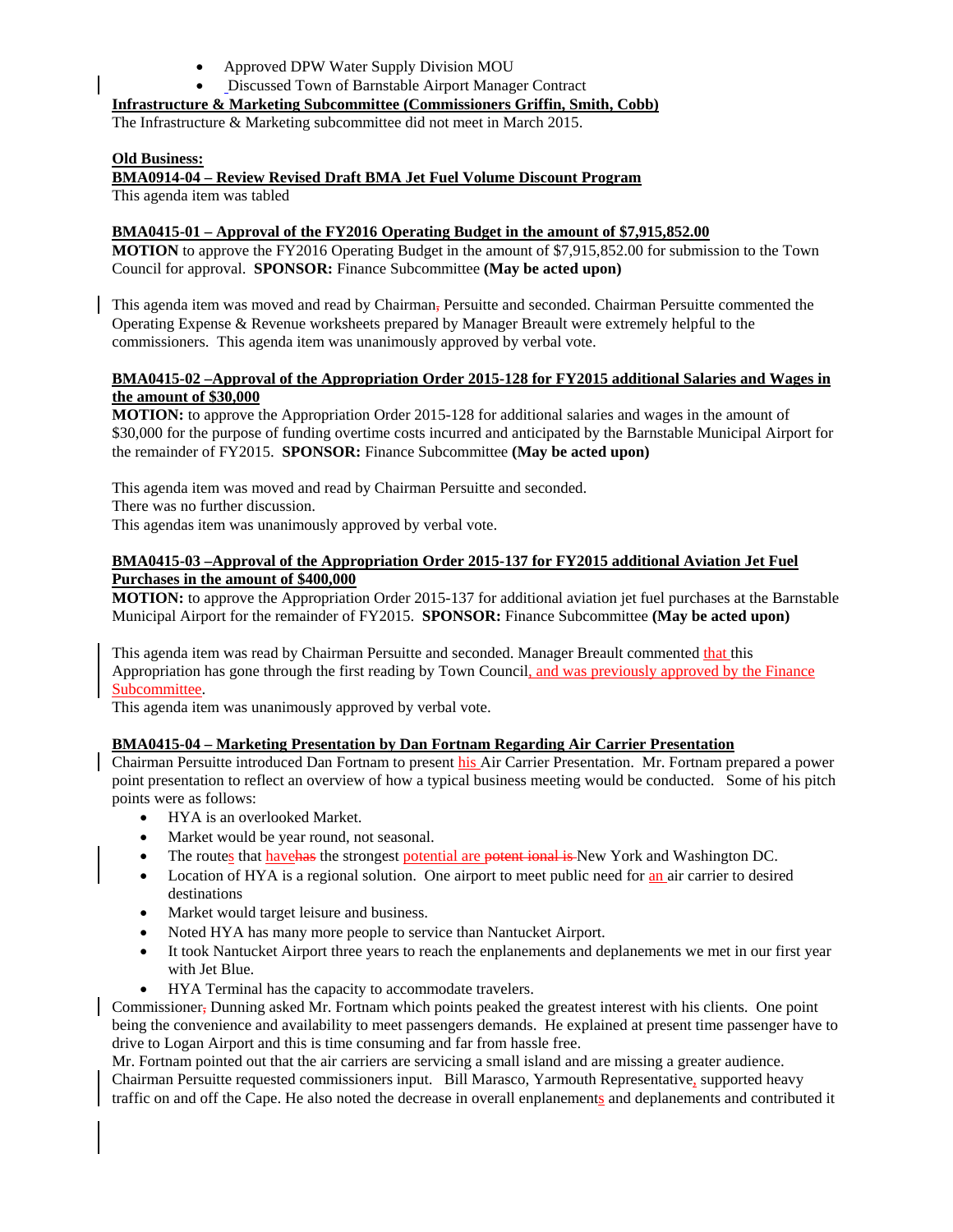to the High Speed Ferry. Commissioner Cobb stated we are no longer the second largest airport in Massachusetts, Worchester is number two. He contributes this to the availability and various destination points they offer.

## **BMA0415-05 – Discussion of Policy on Timely Document Delivery to Commissioners**

Manager Breault distributed handout prepared by Chairman Persuitte regarding "Timely Document Delivery". After commissioners read the handout Commissioner Dunning commented on the last sentence "The only exclusion to the above will be in case of extreme emergency determined by subcommittee chairman", language should be revised. Extreme emergency he felt was too harsh. Chairman Persuitte does not want to eliminate the importance of timely delivery of documents and what an emergency is defined as. After further discussion the word "language extreme" will be deletedeliminated.

This agenda item was unanimously approved by verbal vote

### **BMA0415-06 – Discussion of Policy on Timely Delivery of Meeting Minutes**

Discussion included minutes for Subcommittee Meeting and Full Commission Meeting that will now be completed and delivered within five business days of the noted meetings. Minutes should be a brief concise consciencesummary of the meeting.s

This agenda item was unanimously approved by verbal vote

#### **Noise Report:**

Security Coordinator, Christina Lounsbury reported noise complaints down this quarter. Noted we are considering Getting Vector flight tracking, Next Gen Data, which will include Next Gen Data, and will be less costly to purchase and more effective than the system we are currently using. In addition, this could be used for billing landings.

#### **Yarmouth Representative's Comments:**

None

#### **Airport Manager's Report:**

- Manager Breault would like to set up workshop on June  $3<sup>rd</sup>$ , 2015 right after the subcommittee meetings to discuss FY16 Budget and debt carrying capacity..
- Solar Array Ceremony April 22, 2015. People will meet in the conference room at 9:30AM for coffee and donuts. Buses will leave to go out to site at  $10:00$  AM for photo opportunity and ribbon cutting.... terminal for short speeches and refreshments. The Solar panels went live on April  $3<sup>rd</sup>$ , 2015. Commissioners were given handouts **Barnstable Municipal Airport/Barnstable Fire District /CVEC Solar Array PV Project FAQ. FQA.**

 On the back of handout highlighted in blue, there is a web address that is available to access how much electricity is being will beproduced.

- Thursday April  $16<sup>th</sup>$ , 2015 @ 2:46 a small fuel spill consisting of 4 gallons of AVGAS Fuel was spilled from Rectrix/Air Cape Cod truck, due to a faulty filter. Spill was caught, reported and cleaned in a timely manner.
- Chris Willenborg, Mass DOT has resigned from Mass DOT effective July  $31<sup>st</sup>$ , 2015. He has been a huge advocate for Airports across the state.
- Reported we were notified by DPW Water Supply Division that 1, 4-dioxanedixoane was detected in the Maher Well **field.** Field. Cape Air had a spill over 20 years ago that had this chemical detected, but we have not seen any tracebeen having residual clean up since the year 2000.- We will be working with the DEP and Town Of Barnstable on sampling.

Chairman Persuitte moved to go into Executive Session under G.L. c. 30A section 21(a)(6), to consider the purchase exchange, lease or value of real property because he declared that an open meeting may have a detrimental effect on the negotiating position of the Airport commission and not to reconvene in open session. This motion was approved by roll call vote:

| Persuitte       | yes        | Griffin  | ves |        |            |
|-----------------|------------|----------|-----|--------|------------|
| O'Brien<br>ves- |            |          |     |        |            |
| Dunning         | <b>ves</b> | Luzietti | yes | -Smith | <b>ves</b> |
|                 |            |          |     |        |            |
|                 |            |          |     |        |            |
| Cobb            | yes        |          |     |        |            |